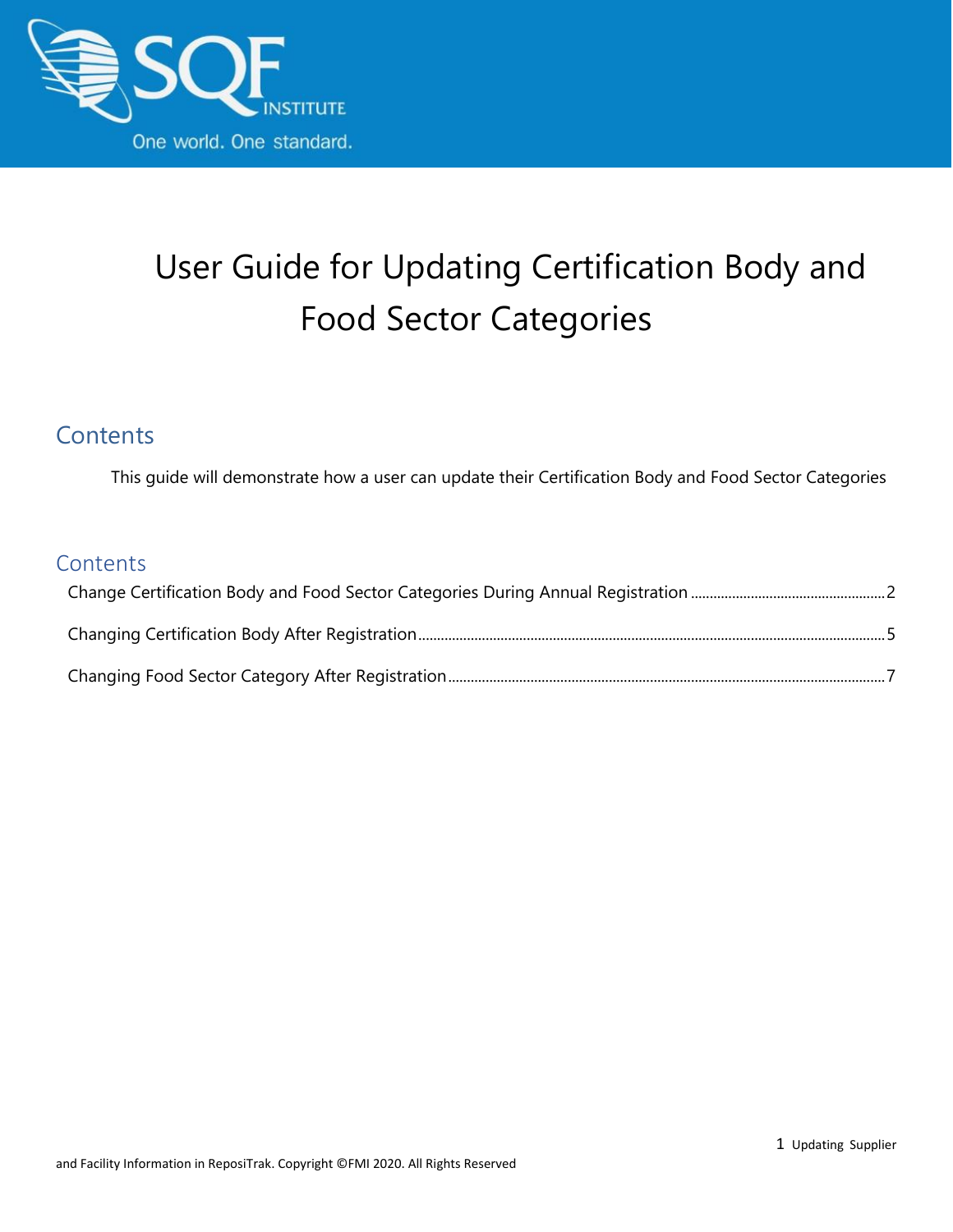

### <span id="page-1-0"></span>Change Certification Body and Food Sector Categories During Annual Registration

Suppliers can update their Certification Body and/or Food Sector Categories during the last two steps of the annual registration process.

The supplier will be presented with the option below right after choosing their payment method.

Step 1: Choose your new food sector category and click on the "Save" button. (The image below shows all available Food Sector Categories.)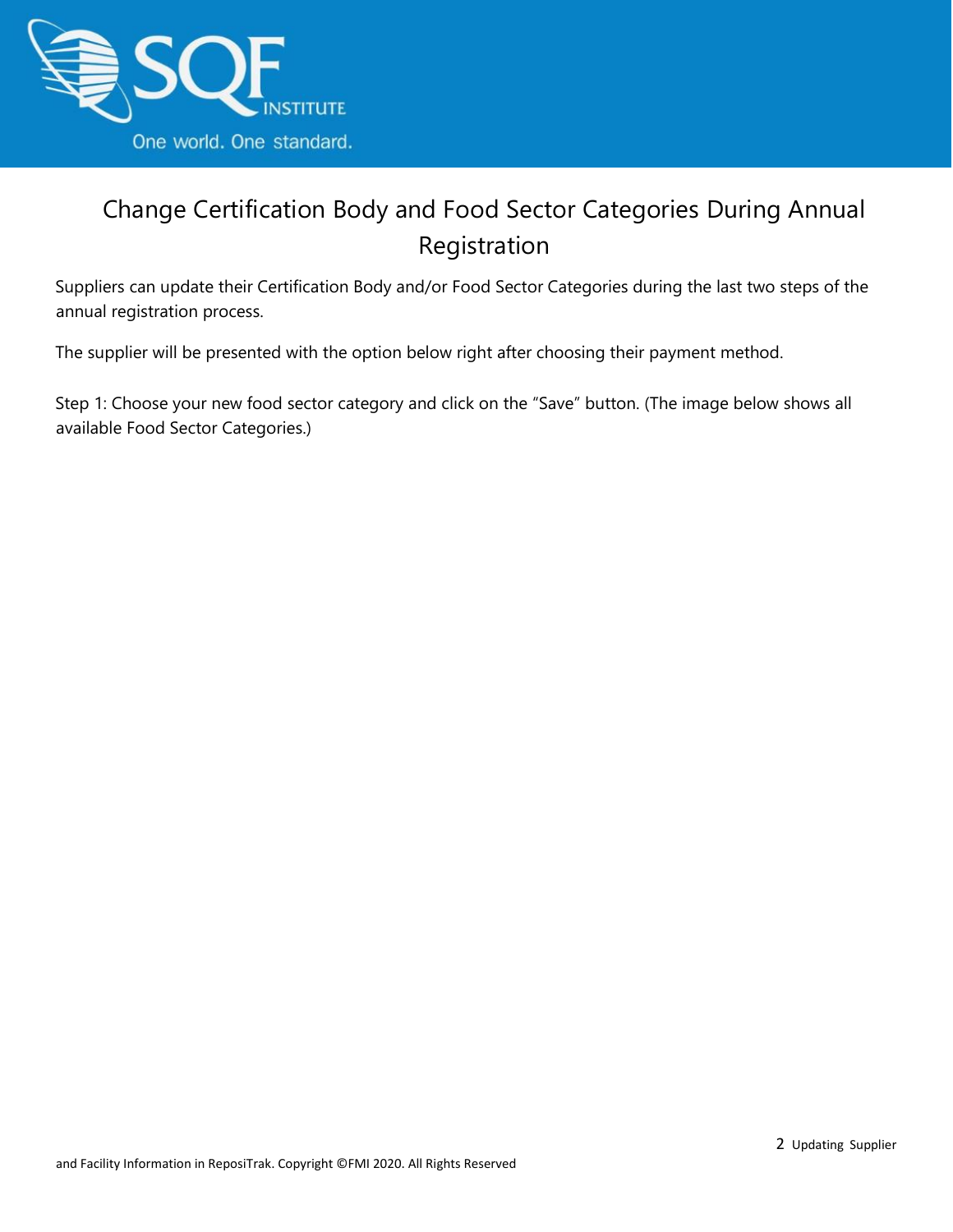

| <b>Certification Scope</b>                                                           |                         |
|--------------------------------------------------------------------------------------|-------------------------|
| FOOD SECTOR CATEGORY                                                                 | <b>SELECT FOR AUDIT</b> |
| 1. Production, Capture, and Harvesting of Livestock and Game Animals, and Apiculture | M                       |
| 2. Indoor Growing and Harvesting of Fresh Produce and Sprouted Seed Crops            | H                       |
| 3. Growing and Production of Fresh Produce and Nuts                                  | H                       |
| 4. Fresh Produce, Grain, and Nut Packhouse Operations                                | L.                      |
| 5. Extensive Broad Acre Agricultural Operations                                      | H                       |
| 6. Intensive Farming of Seafood                                                      | П                       |
| 7. Slaughtering, Boning, and Butchery                                                | L.                      |
| 8. Manufactured Meats and Poultry                                                    | n.                      |
| 9. Seafood Processing                                                                | L.                      |
| 10. Dairy Food Processing                                                            | H                       |
| 11. Honey Processing                                                                 | L.                      |
| 12. Egg Processing                                                                   | L.                      |
| 13. Bakery and Snack Food Processing                                                 | L.                      |
| 14. Fruit, Vegetable, and Nut Processing, and Fruit Juices                           | L.                      |
| 15. Canning, UHT, and Aseptic Operations                                             | L.                      |
| 16. Ice, Drink, and Beverage Processing                                              | H                       |
| 17. Confectionery Manufacturing                                                      | H                       |
| 18. Preserved Foods Manufacturing                                                    | L.                      |
| 19. Food Ingredient Manufacturing                                                    | L.                      |
| 20. Recipe Meals Manufacturing                                                       | L.                      |
| 21. Oils, Fats, and the Manufacturing of Oil or Fat-based Spreads                    | H                       |
| 22. Processing of Cereal Grains                                                      | L.                      |
| 25. Repackaging of Products Not Manufactured On Site                                 | H                       |
| 26. Storage and Distribution                                                         |                         |
| 27. Manufacture of Food Packaging                                                    | □                       |
| 31. Dietary Supplements Manufacturing                                                | H                       |
| 32. Pet Food Manufacturing                                                           | L.                      |
| 33. Food Processing Aids Manufacturing                                               | L.                      |
| 34. Animal Feed Manufacturing                                                        | L.                      |
| Preventive Controls for Human Food                                                   | L.                      |
| Produce Safety Rule                                                                  |                         |
| SFSF - 9.1 Compilance with Safe Feed/Safe Food Seal Licensing Agreement              | H                       |
| <b>ICT Addendum</b>                                                                  |                         |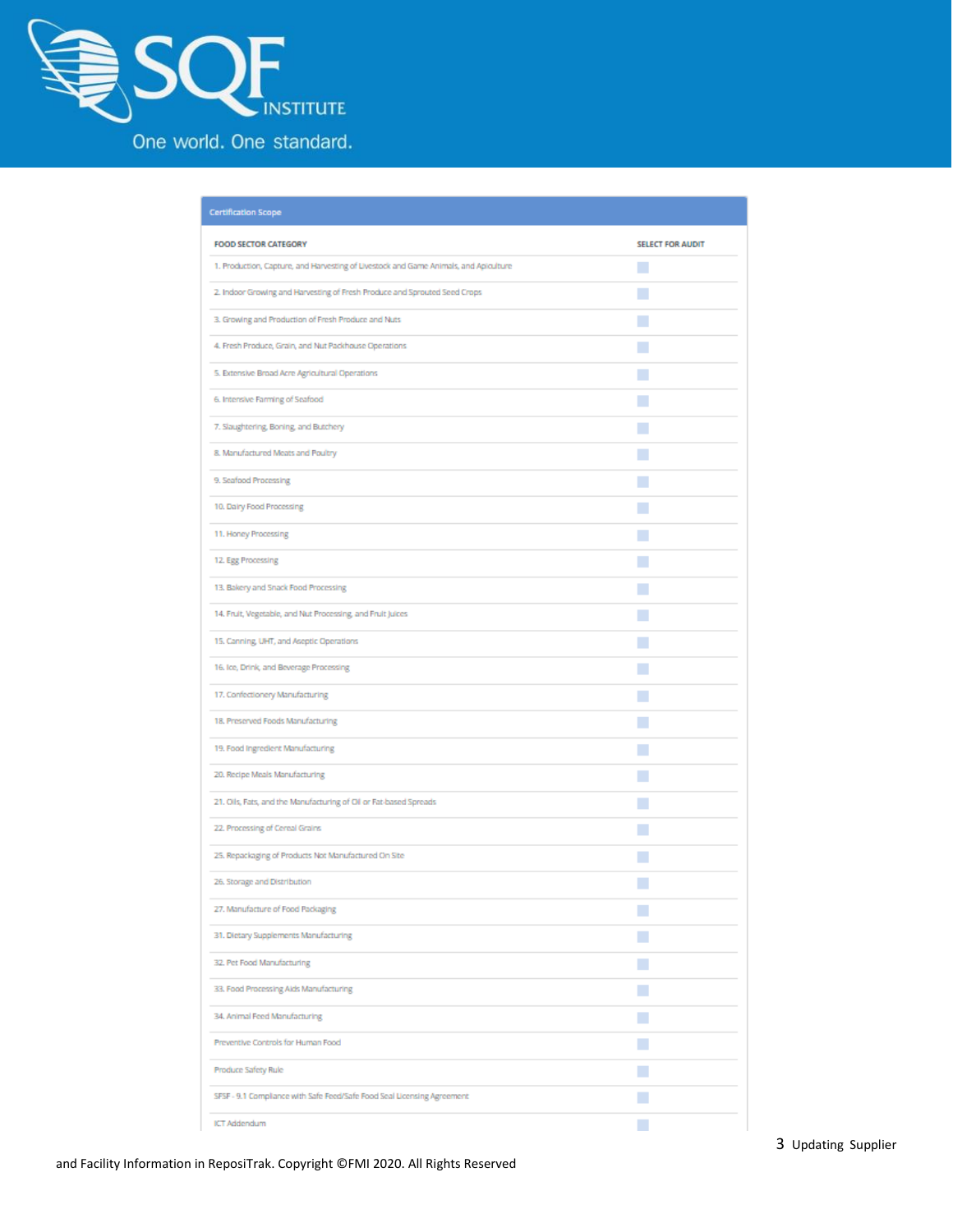

Step 2: Choose your new "Certification Body" and click on the "Save" button.

| <b>Certification Body</b> |                                                              |   |
|---------------------------|--------------------------------------------------------------|---|
| Certification Body:       | <b>Validus (42252)</b>                                       |   |
|                           | Type to search                                               |   |
|                           |                                                              | Q |
|                           | AIBI Certification Services (42240)                          |   |
|                           | ASI Food Safety (42254)                                      |   |
|                           | Asociacion de Normalizacion y Certificacion ANCE A.C (60882) |   |
|                           | AsureQuality Limited (42255)                                 |   |
|                           | AUS-QUAL Pty Ltd (42256)                                     |   |
|                           | bQb-Cert LLC (57888)                                         |   |
|                           | <b>BSI Group (42257)</b>                                     |   |
|                           | $1 - h +$<br>$\sim$                                          |   |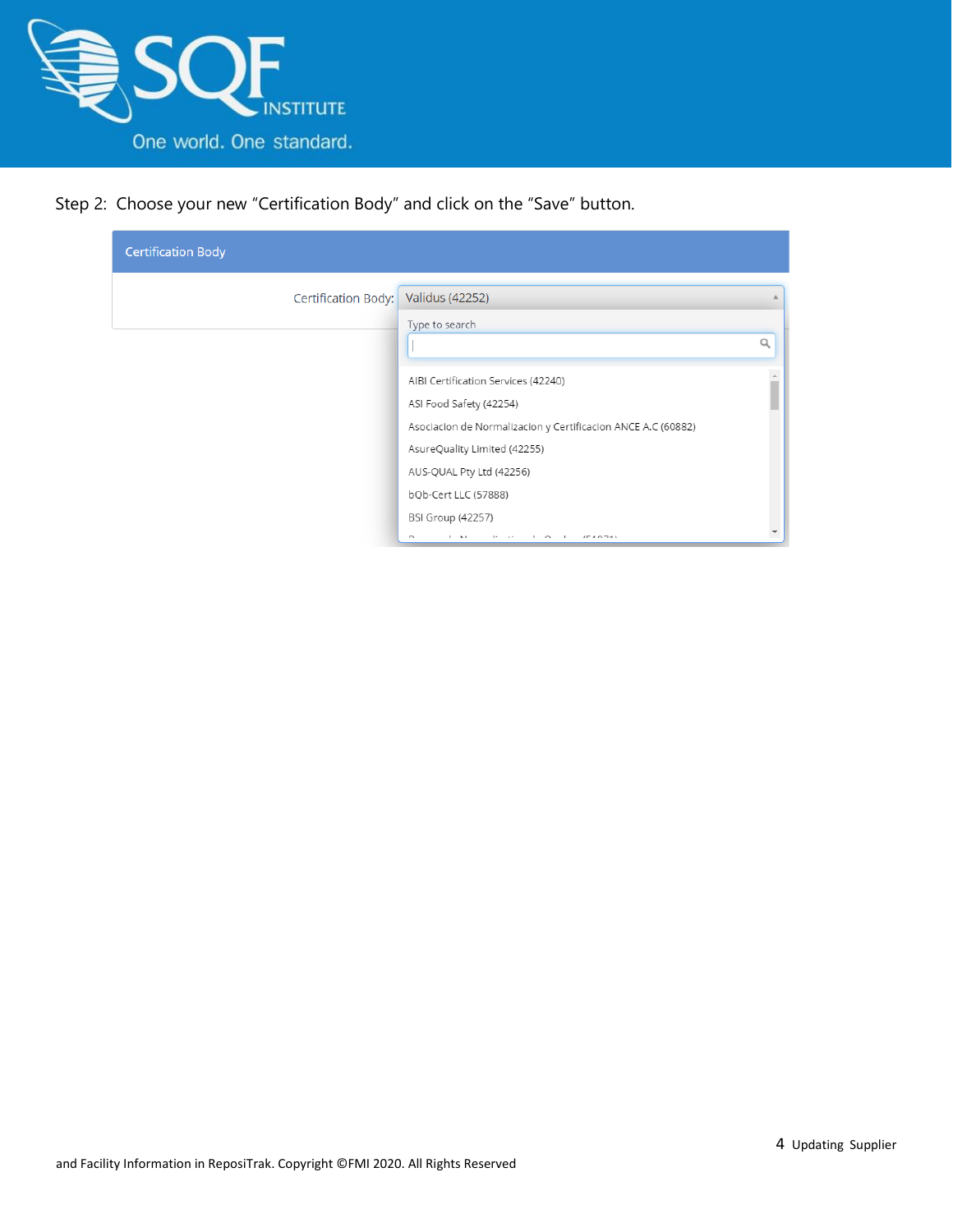

## <span id="page-4-0"></span>Changing Certification Body After Registration

The supplier will also have the ability to update the Certification Body after the registration has been completed and the audit request is in pending.

Step 1: Log into ReposiTrak and click on the "Audit Compliance" tab, then click on "Audit Requests"

| <b>Audit Compliance</b>                            |  |
|----------------------------------------------------|--|
| <b>Application Selection &gt; Audit Compliance</b> |  |
| <b>View</b>                                        |  |
| Audit Requests                                     |  |
| <b>Finished Audits</b>                             |  |
| <b>Audit Status</b>                                |  |
| <b>Facilities</b>                                  |  |
| Register                                           |  |
| <b>SQFI Audits</b>                                 |  |

Step 2: Find the pending audit request and click on the action button.

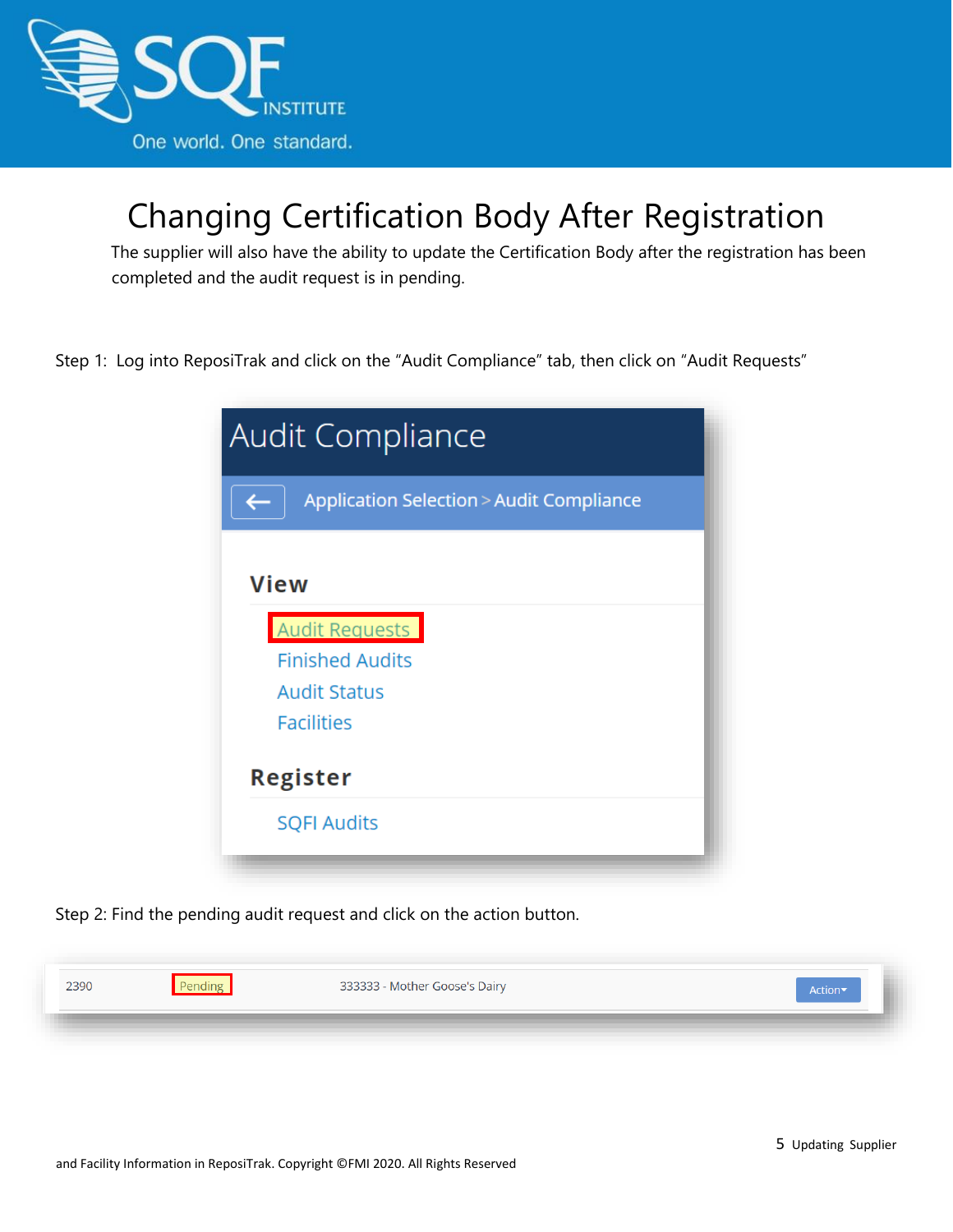

#### Step 3: Click on "Change Certification Body".

| 2390 | Pending                | 333333 - Mother Goose's Dairy   | Action                                                                                                                           |
|------|------------------------|---------------------------------|----------------------------------------------------------------------------------------------------------------------------------|
| 2388 | <b>Payment Pending</b> | FOOD - Food Production Facility | <b>MANAGE/UPDATE SQF FOOD SAFETY AUDIT</b>                                                                                       |
| 2387 | Pending                | 1357 - Bigelow Peak             | <b>Change Certification Body</b>                                                                                                 |
| 2386 | Pending                | 1356 - Pikes Port               | <b>MISCELLANEOUS</b><br>View Audit Request Details<br>Add Note for SQF Food Safety Audit<br>View Notes for SQF Food Safety Audit |

Step 4: Click on the drop-down list next to the "Certification Body" and choose the new "Certification Body" to conduct the audit and click on the "Save" button.

| <b>Certification Body</b> |                                                 |      |
|---------------------------|-------------------------------------------------|------|
|                           | Certification Body: Certification Body (118293) |      |
|                           |                                                 | Save |
|                           |                                                 |      |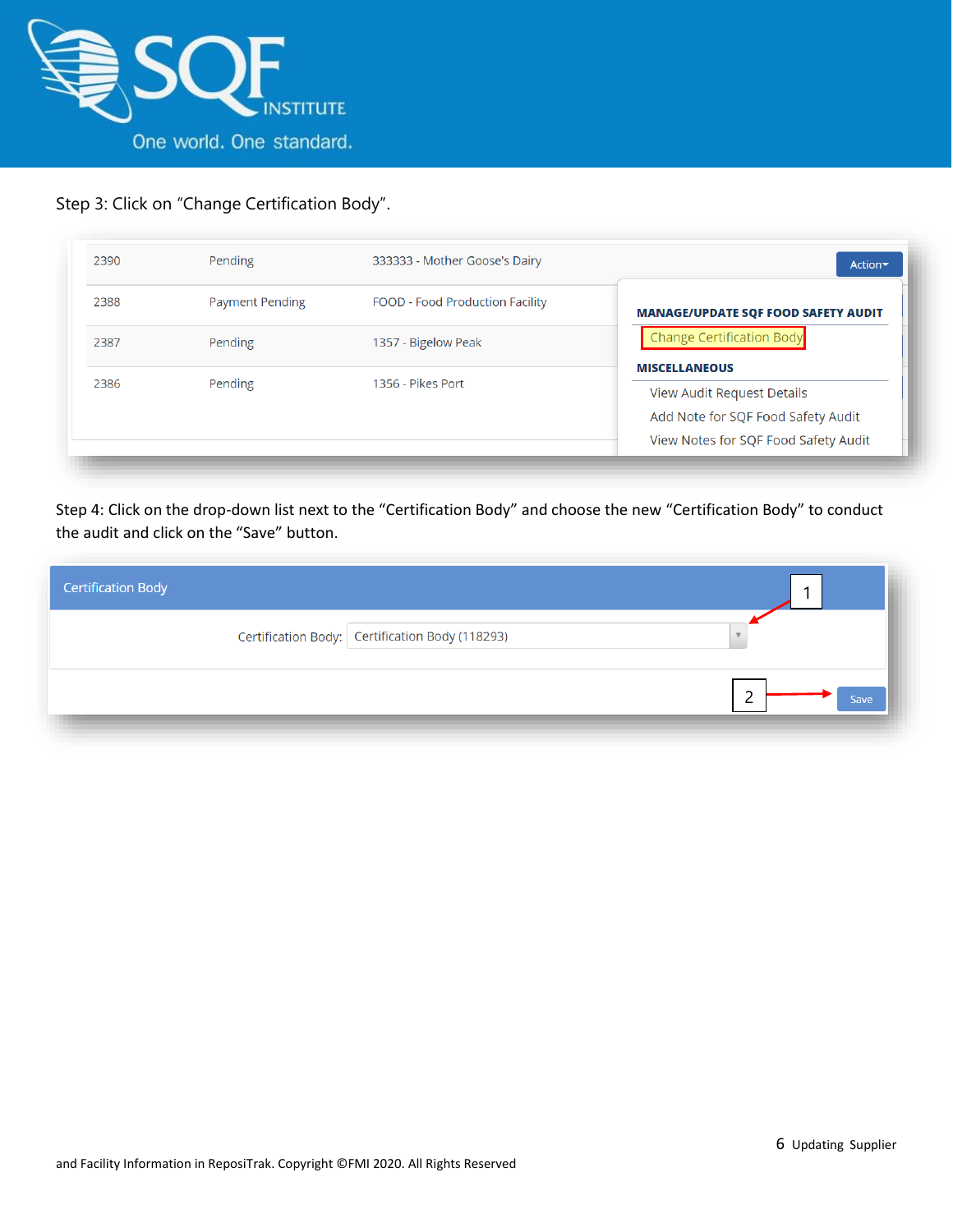

#### Changing Food Sector Category After Registration

<span id="page-6-0"></span>Step 1: Log into ReposiTrak and click on the "Audit Compliance" tab, then click on "Audit Requests"

|                        | Application Selection > Audit Compliance |
|------------------------|------------------------------------------|
| <b>View</b>            |                                          |
| <b>Audit Requests</b>  |                                          |
| <b>Finished Audits</b> |                                          |
| <b>Audit Status</b>    |                                          |
| <b>Facilities</b>      |                                          |
| Register               |                                          |
| <b>SQFI Audits</b>     |                                          |

Step 2: Find the pending audit request and click on the action button.



Step 3: Click on "Change Food Sector Category.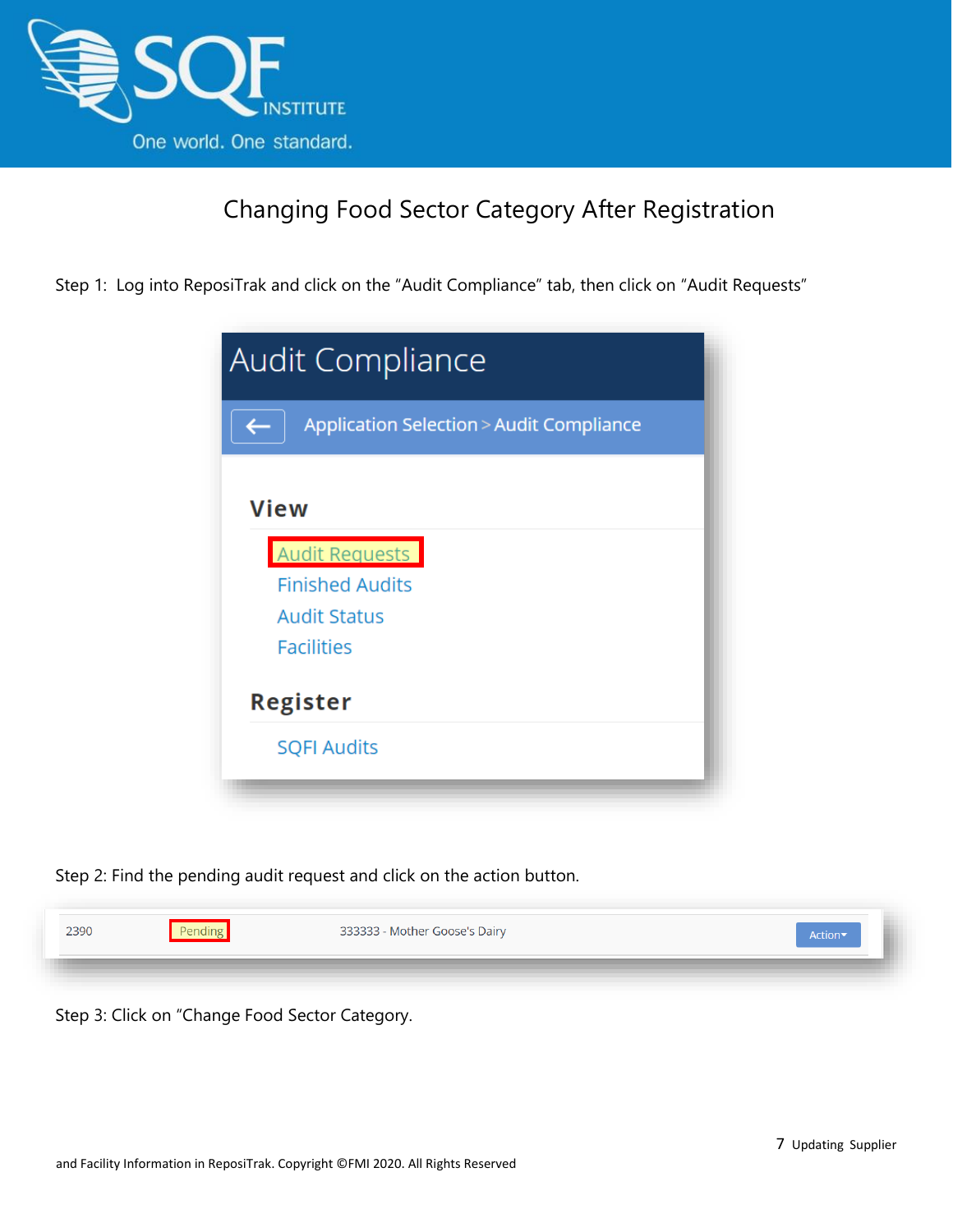



Step 3: Choose your new "Food Sector Category" and click on the "Save" button. (The image below shows all available food sector categories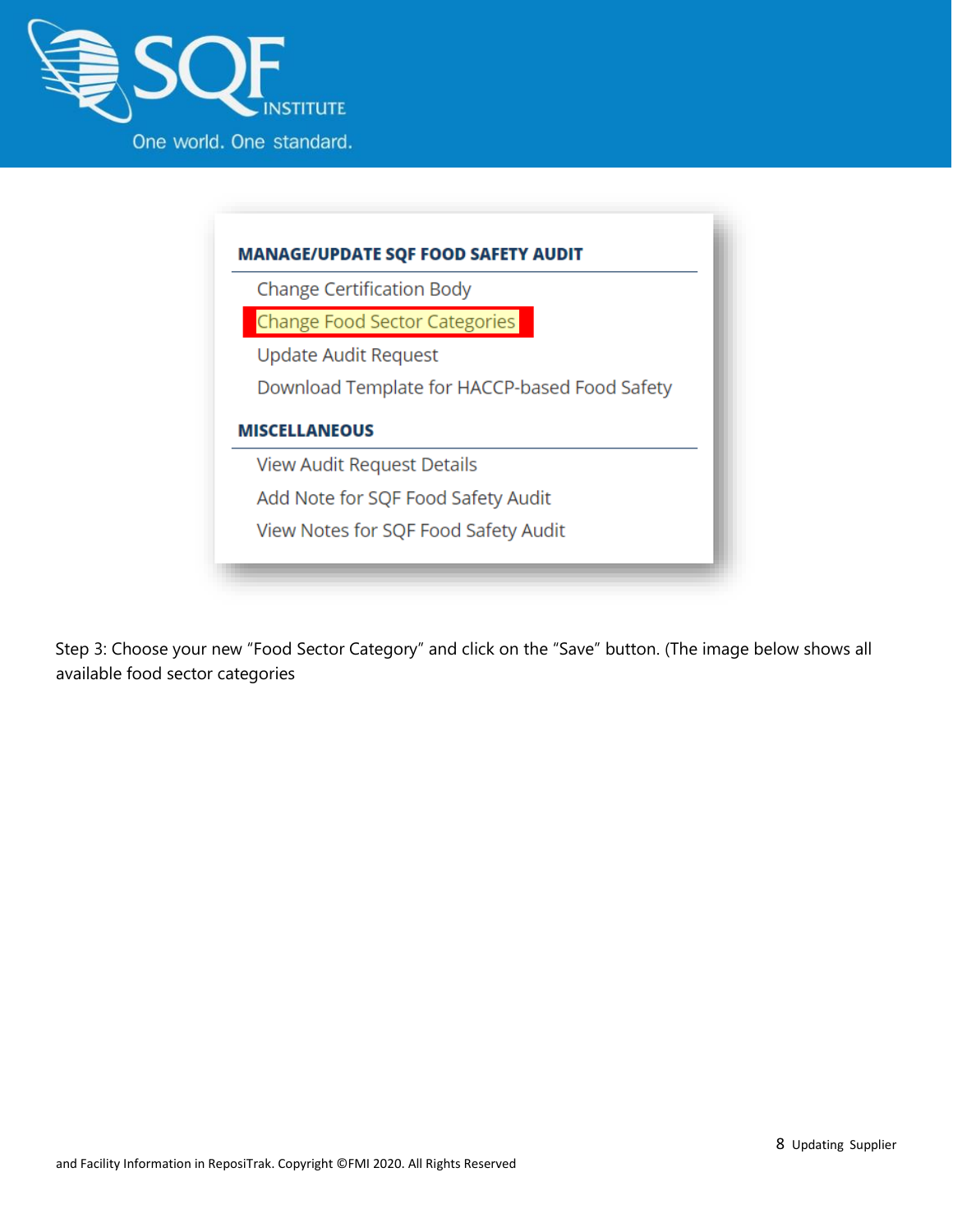

| <b>Certification Scope</b>                                                           |                         |
|--------------------------------------------------------------------------------------|-------------------------|
| FOOD SECTOR CATEGORY                                                                 | <b>SELECT FOR AUDIT</b> |
| 1. Production, Capture, and Harvesting of Livestock and Game Animals, and Apiculture | M                       |
| 2. Indoor Growing and Harvesting of Fresh Produce and Sprouted Seed Crops            | H                       |
| 3. Growing and Production of Fresh Produce and Nuts                                  | H                       |
| 4. Fresh Produce, Grain, and Nut Packhouse Operations                                | L.                      |
| 5. Extensive Broad Acre Agricultural Operations                                      | H                       |
| 6. Intensive Farming of Seafood                                                      | □                       |
| 7. Slaughtering, Boning, and Butchery                                                | L.                      |
| 8. Manufactured Meats and Poultry                                                    | n.                      |
| 9. Seafood Processing                                                                | L.                      |
| 10. Dairy Food Processing                                                            | H                       |
| 11. Honey Processing                                                                 | L.                      |
| 12. Egg Processing                                                                   | L.                      |
| 13. Bakery and Snack Food Processing                                                 | L.                      |
| 14. Fruit, Vegetable, and Nut Processing, and Fruit Juices                           | L.                      |
| 15. Canning, UHT, and Aseptic Operations                                             | L.                      |
| 16. Ice, Drink, and Beverage Processing                                              | H                       |
| 17. Confectionery Manufacturing                                                      | H                       |
| 18. Preserved Foods Manufacturing                                                    | L.                      |
| 19. Food Ingredient Manufacturing                                                    | L.                      |
| 20. Recipe Meals Manufacturing                                                       | L.                      |
| 21. Oils, Fats, and the Manufacturing of Oil or Fat-based Spreads                    | H                       |
| 22. Processing of Cereal Grains                                                      | L.                      |
| 25. Repackaging of Products Not Manufactured On Site                                 | H                       |
| 26. Storage and Distribution                                                         |                         |
| 27. Manufacture of Food Packaging                                                    | □                       |
| 31. Dietary Supplements Manufacturing                                                | H                       |
| 32. Pet Food Manufacturing                                                           | L.                      |
| 33. Food Processing Aids Manufacturing                                               | L.                      |
| 34. Animal Feed Manufacturing                                                        | L.                      |
| Preventive Controls for Human Food                                                   | L.                      |
| Produce Safety Rule                                                                  |                         |
| SFSF - 9.1 Compilance with Safe Feed/Safe Food Seal Licensing Agreement              | H                       |
| <b>ICT Addendum</b>                                                                  |                         |